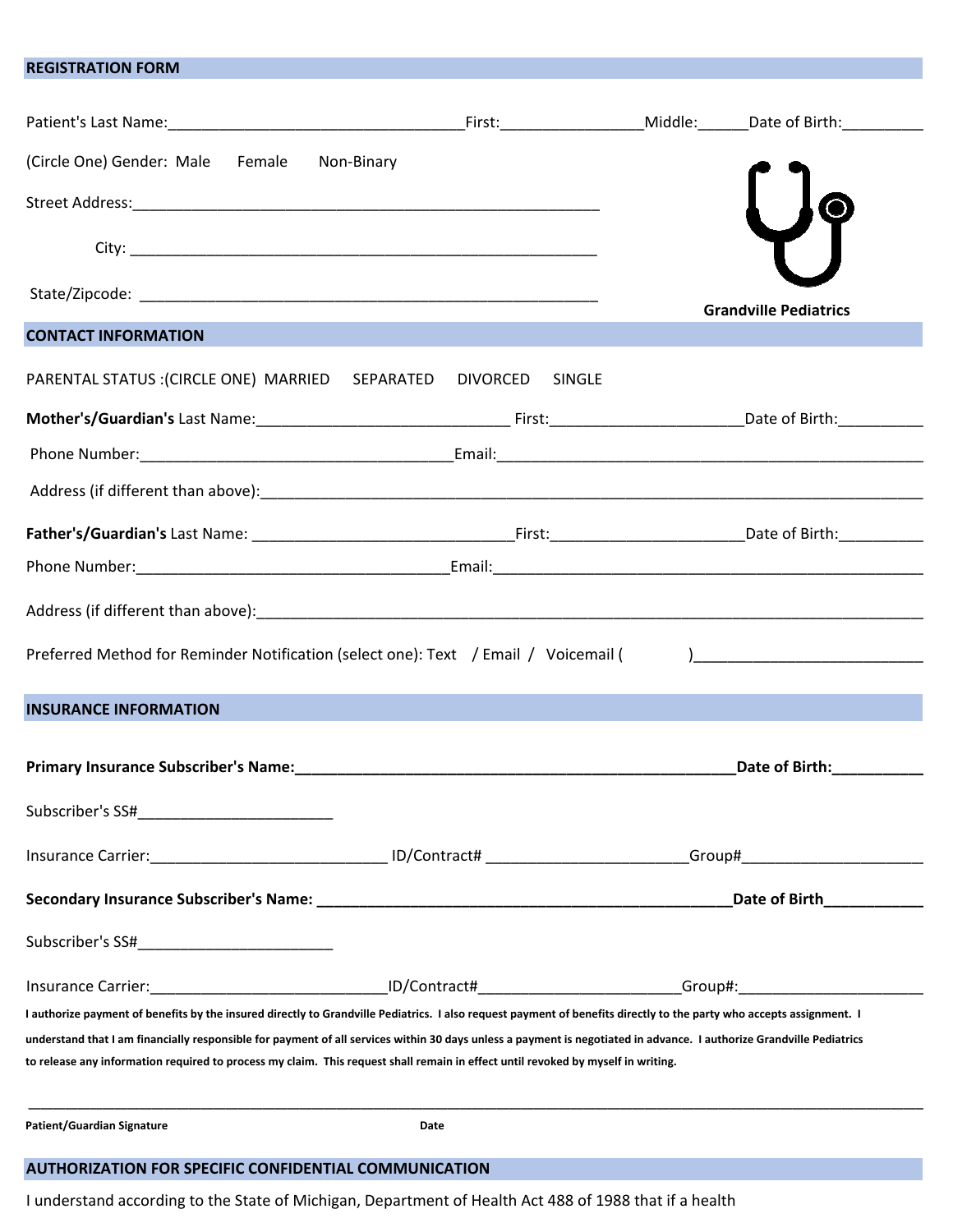care professional in this practice sustains a cutaneous, mucous membrane or open wound exposure to blood or other body fluids from my family member that a HIV and Hepatitis - B (HBV) blood test will be performed.

| Emergency Contacts (Other than parents):                                                                                                                            |                                                                                                                  |                                                                                                                           |                                                                                                                                                                                                                                |
|---------------------------------------------------------------------------------------------------------------------------------------------------------------------|------------------------------------------------------------------------------------------------------------------|---------------------------------------------------------------------------------------------------------------------------|--------------------------------------------------------------------------------------------------------------------------------------------------------------------------------------------------------------------------------|
|                                                                                                                                                                     |                                                                                                                  |                                                                                                                           |                                                                                                                                                                                                                                |
|                                                                                                                                                                     |                                                                                                                  |                                                                                                                           | Phone: National Phone: National Phone: National Phone: National Phone Phone Phone Phone Phone Phone Phone Phone Phone Phone Phone Phone Phone Phone Phone Phone Phone Phone Phone Phone Phone Phone Phone Phone Phone Phone Ph |
|                                                                                                                                                                     |                                                                                                                  |                                                                                                                           |                                                                                                                                                                                                                                |
| I authorize my medical provider and /or administration and clinical staff to disclose the following<br>protected health information to (other than parent/guardian) |                                                                                                                  |                                                                                                                           |                                                                                                                                                                                                                                |
|                                                                                                                                                                     |                                                                                                                  |                                                                                                                           |                                                                                                                                                                                                                                |
|                                                                                                                                                                     |                                                                                                                  |                                                                                                                           |                                                                                                                                                                                                                                |
|                                                                                                                                                                     |                                                                                                                  |                                                                                                                           |                                                                                                                                                                                                                                |
| Select the Protected Health Information to be used or disclosed to the above listed individual(s) from<br>this list below:<br><b>Billing Information</b>            | Medical Care/Treatment Level of information<br>Pick Up PHI (such as prescriptions, billing statements, labs etc) | Other (Specify in detail - appointments: such as date of service, type of service,<br>level of detail to be release, etc) |                                                                                                                                                                                                                                |

by the recipient and may no longer be protected by federal or state law.

| Patient/Guardian Signature                                                                                    | Date |  |
|---------------------------------------------------------------------------------------------------------------|------|--|
| Date Verified/Signature: National Accounts of the Contract of the Contract of the Contract of the Contract of |      |  |
|                                                                                                               |      |  |
|                                                                                                               |      |  |
| Date Verified/Signature:                                                                                      |      |  |